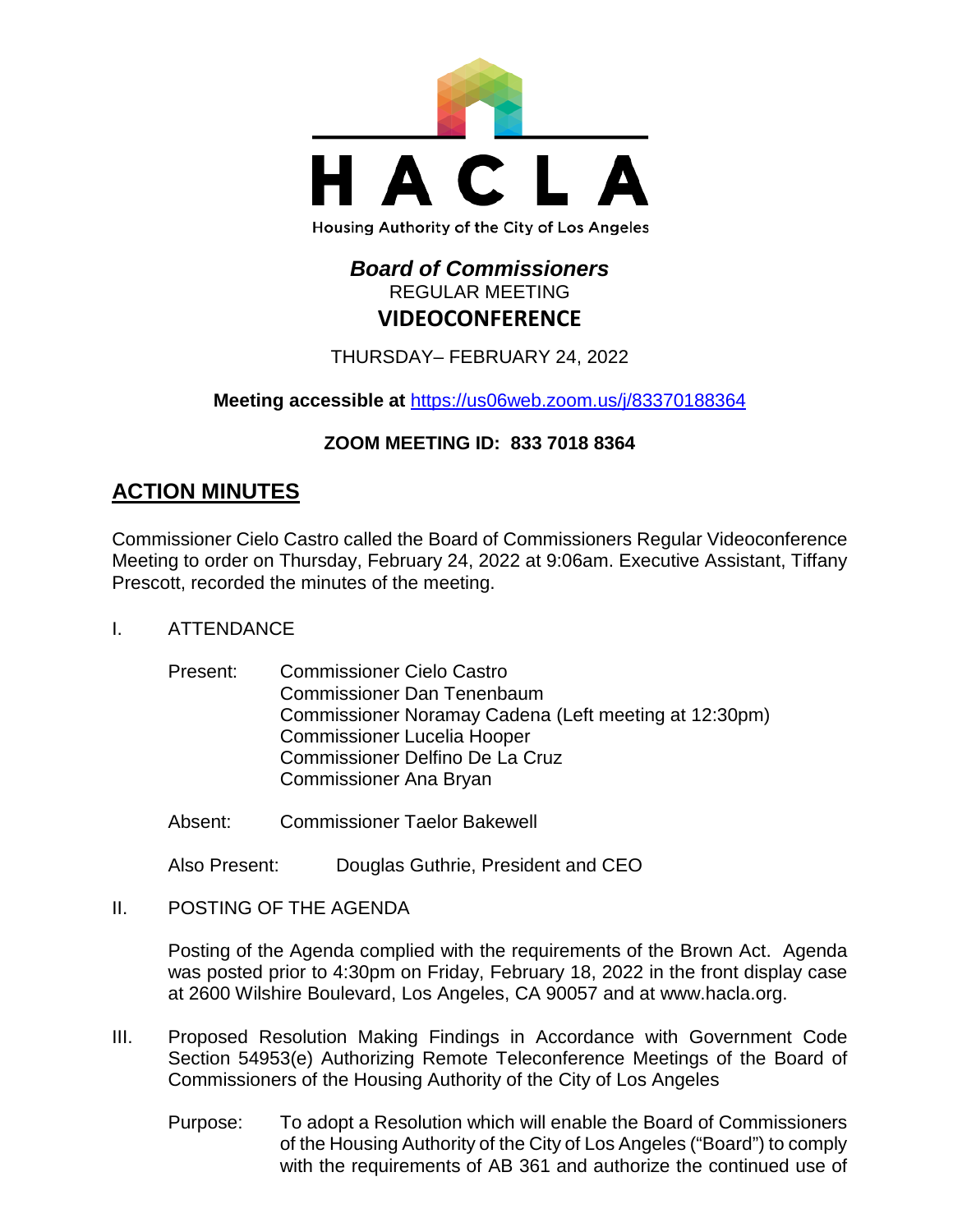teleconferencing for meetings of the Board.

Contact: James Johnson, General Counsel

Action: **APPROVED** Motioned: Commissioner Noramay Cadena Seconded: Commissioner Lucelia Hooper 5 AYES, 0 NAYS, 2 ABSENT (Bakewell, Tenenbaum), Motion Carried

- IV. SPECIAL ORDER OF BUSINESS
	- 1. Recognition of Ashley Winston, Serina Cannon and Kevin Sharp as Employees of the Month

#### V. PUBLIC COMMENT INSTRUCTIONS

#### **\****Please note special Videoconference Public Comment Instructions*

MEMBERS OF THE PUBLIC WHO WISH TO SPEAK ON ANY ITEM MAY PROVIDE COMMENTS VERBALLY DURING THE VIDEOCONFERENCE OR IN WRITING VIA EMAIL

- 1. **ORAL PUBLIC COMMENTS** WILL BE ACCEPTED DURING THE VIDEOCONFERENCE MEETING. TO SUBMIT ORAL PUBLIC COMMENT, YOU WILL NEED TO DOWNLOAD THE ZOOM ONLINE MEETING PLATFORM AVAILABLE AT WWW.ZOOM.COM OR CONNECT TO THE MEETING IN-BROWSER.
- If using a web browser, make sure you are using a current, up-to-date browser: Chrome 30+, Firefox 27+, Microsoft Edge 12+, Safari 7+. Certain functionality may be disabled in older browsers including Internet Explorer.
- OR, if using a smart phone, download the ZOOM application onto your phone from the Apple Store of Google Play Store and enter the meeting ID.
- Zoom requests that you enter a first and last name, which will be visible online and will be used to notify you that it is your turn to speak.
- When the Board Chair calls for the item on which you wish to speak, click on "Raise Hand" (or dial \*9 if using your phone for audio). Speakers will be notified shortly before they are called to speak by the Board Secretary. Mute all other audio before speaking, as using multiple devices can cause audio feedback.
- When called upon, unmute yourself using the screen controls (or dial \*6 if using your phone for audio). Please limit your remarks to two minutes. After the comment has been given, the microphone for the speaker's Zoom profile will be muted.
- Any person that does not adhere to the Public Comment Instructions provided herein will be dismissed from the meeting. The purpose of public comment is to allow the public to address the Board and the Board is interested in hearing from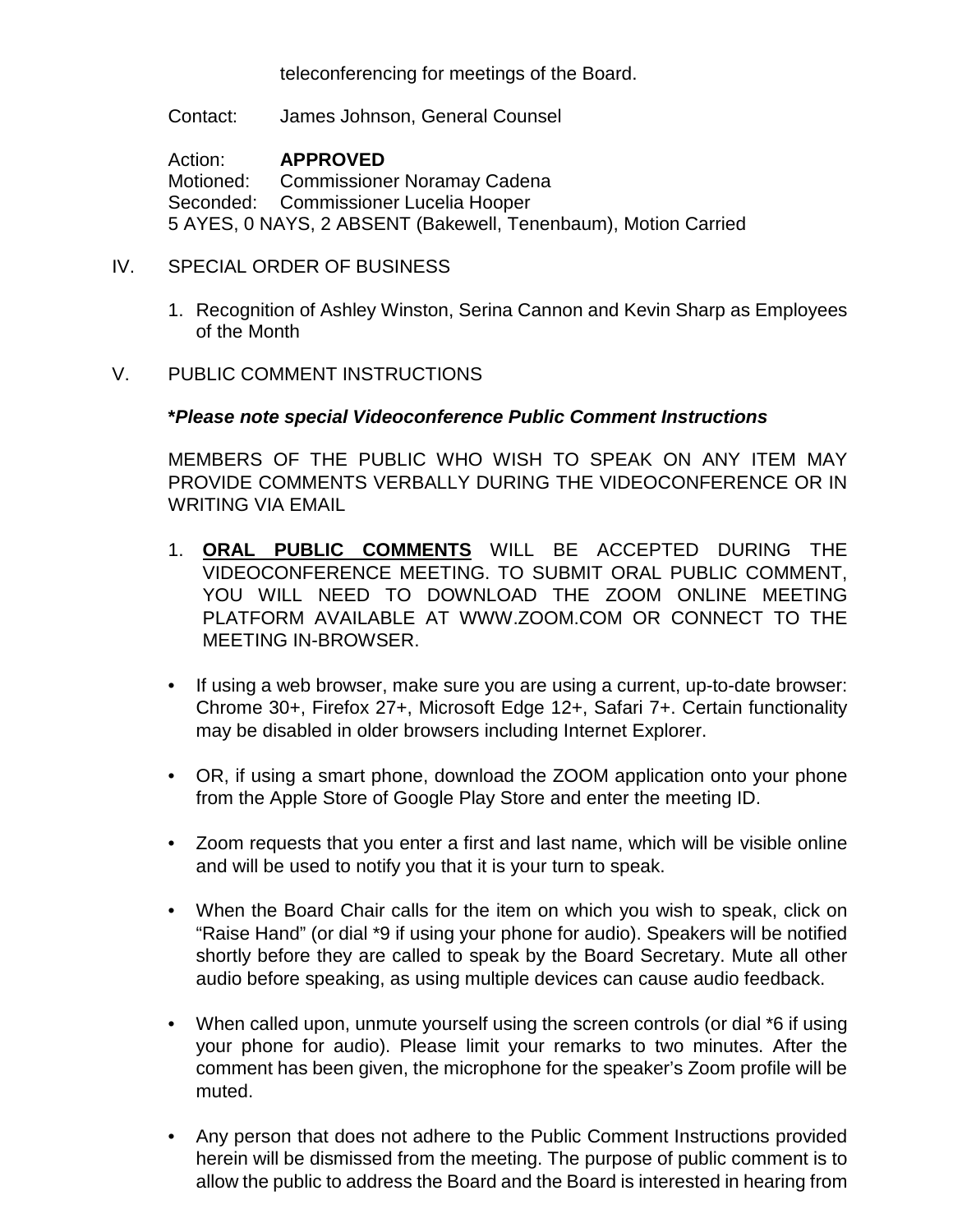members of the public, stakeholders, and interested parties. However, speakers are asked to exercise courtesy and consider the rights of other speakers by adhering to the Special Teleconference Public Comment Instructions and if possible, refrain from unnecessary interruptions or repetition in their comments.

• We ask that you only connect to the meeting using the App or In-Browser due to interpretation and language setting limitations.

# **ZOOM MEETING ID: 833 7018 8364**

2. **WRITTEN PUBLIC COMMENTS** MAY BE SUBMITTED TO THE BOARD SECRETARY BY EMAIL AT TIFFANY.PRESCOTT@HACLA.ORG. Although it is preferred for written comments to be submitted by Wednesday, February 23, 2022 at 12:00 P.M., we will accept written comments up to and during the meeting. Please make sure your email includes name, agenda item number, and address/organization for who you represent. We also ask that all comments be limited to 500 words or less. The secretary will provide all written comments to the Board for review and read each public comment into the record at the time the item is considered.

## VI. PRESIDENT AND CEO ADMINISTRATIVE REPORT

- 1. Monthly Oral Report
- VII. CLOSED SESSION

Conference with Labor Negotiator Pursuant to Government Code § 54957.6

Agency Designated Representative: Annie Markarian, Director of Labor and Employee Relations

Employee Organizations: American Federation of State, County and Municipal Employees Local 143

**Start Time: 9:38am End Time: 10:30am**

### *No reportable action*

- VIII. BOARD BUSINESS ITEMS
	- A. Items for Discussion
		- 1. Proposed Resolution to Adopt an Authority Resident Relocation Inconvenience Award Policy and to Approve the Updated Relocation Plan Dated January 2022 for the Jordan Downs Redevelopment Project Prepared in Accordance with the Requirements of California Relocation Assistance Law Government Code Section 7260 Et Seq. ("Act") and the Relocation Assistance and Real Property Acquisition Guidelines Adopted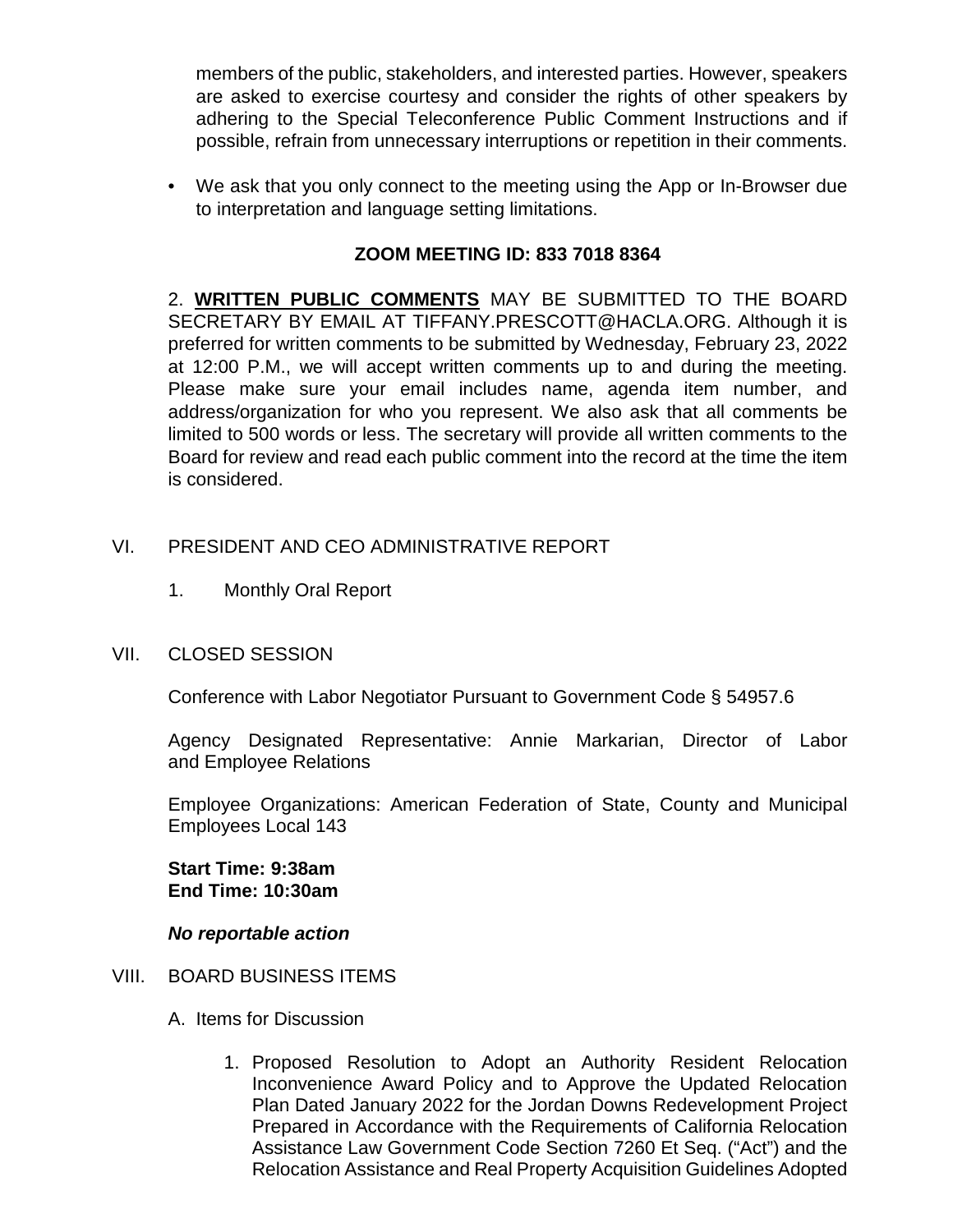by the California Department of Housing and Community Development, Title 25, California Code of Regulations, Section 6000 Et Seq. ("Guidelines") and to Undertake Various Actions in Connection Therewith

Purpose: To adopt an Authority resident relocation Inconvenience Award Policy and approve the updated Relocation Plan dated January 2022 ("Updated Plan") for the Jordan Downs Redevelopment Project ("Project") and to undertake various actions in connection therewith. The Plan is prepared in accordance with the requirements of California Relocation Assistance Law, Government Code Section 7260 et seq. (the "Act") and the Relocation Assistance and Real Property Acquisition Guidelines adopted by the California Department of Housing and Community Development, Title 25, California Code of Regulations, Section 6000 et seq. (the "Guidelines"). The Updated Plan is also intended to comply with the federal relocation laws, as applicable to the Project, including, but not limited to, HUD Notice H-2019- 09 PIH2019-23 (HA) (September 5, 2019), HUD Notice H-2016-17 PIH-2016-17 (HA) (November 10, 2016), the U.S. Housing Act of 1937, as amended, 24 CFR Part 970, 24 CFR Part 982, 24 CFR Part 983, the Uniform Relocation Assistance and Real Property Acquisition Act ("URA") as amended, 49 CFR Part 24, Section 104(d) of the Housing and Community Development Act of 1974, as amended, and 24 CFR Part 42 (collectively, the "Legal Requirements").

Contact: Geoffrey Moen, Director of Development

Action: **APPROVED**

Motioned: Commissioner Lucelia Hooper Seconded: Commissioner Dan Tenenbaum 6 AYES, 0 NAYS, 1 ABSENT(Bakewell), Motion Carried

2. Proposed Resolution to Approve the Acquisition of the Real Property Asset at 6521 S. Brynhurst Avenue, Los Angeles, California 90043, by the Housing Authority of the City of Los Angeles, at Fair Market Value for \$17,340,000, in Response to the California Department of Housing and Community Development's ("HCD") Notice of Funding Availability for Round 2 of the Homekey Program; to Approve and Authorize the Execution and Delivery of All Related Documents, Certificates and Agreements, Including an HCD Standard Agreement, and to Undertake Various Action in Connection Therewith

Purpose: The Board of Commissioners ("Board" or "BOC") previously authorized the purchase of 6251 S. Brynhurst Avenue, Los Angeles, CA (the "Property" or the "Project") by HACLA in partnership with the City of Los Angeles ("City") through Resolution No. 9730 in August of 2021. This action is now required to allow for the purchase of the Property by HACLA for its own portfolio rather than by HACLA on behalf of the City of Los Angeles, to approve changes to the funding application submitted by HACLA to HCD for the Property, to authorize the use of HACLA funds for the purchase and lease-up of the Property, and to allow for the designated officers of HACLA to execute various agreements and documents necessary to consummate the purchase of the Property.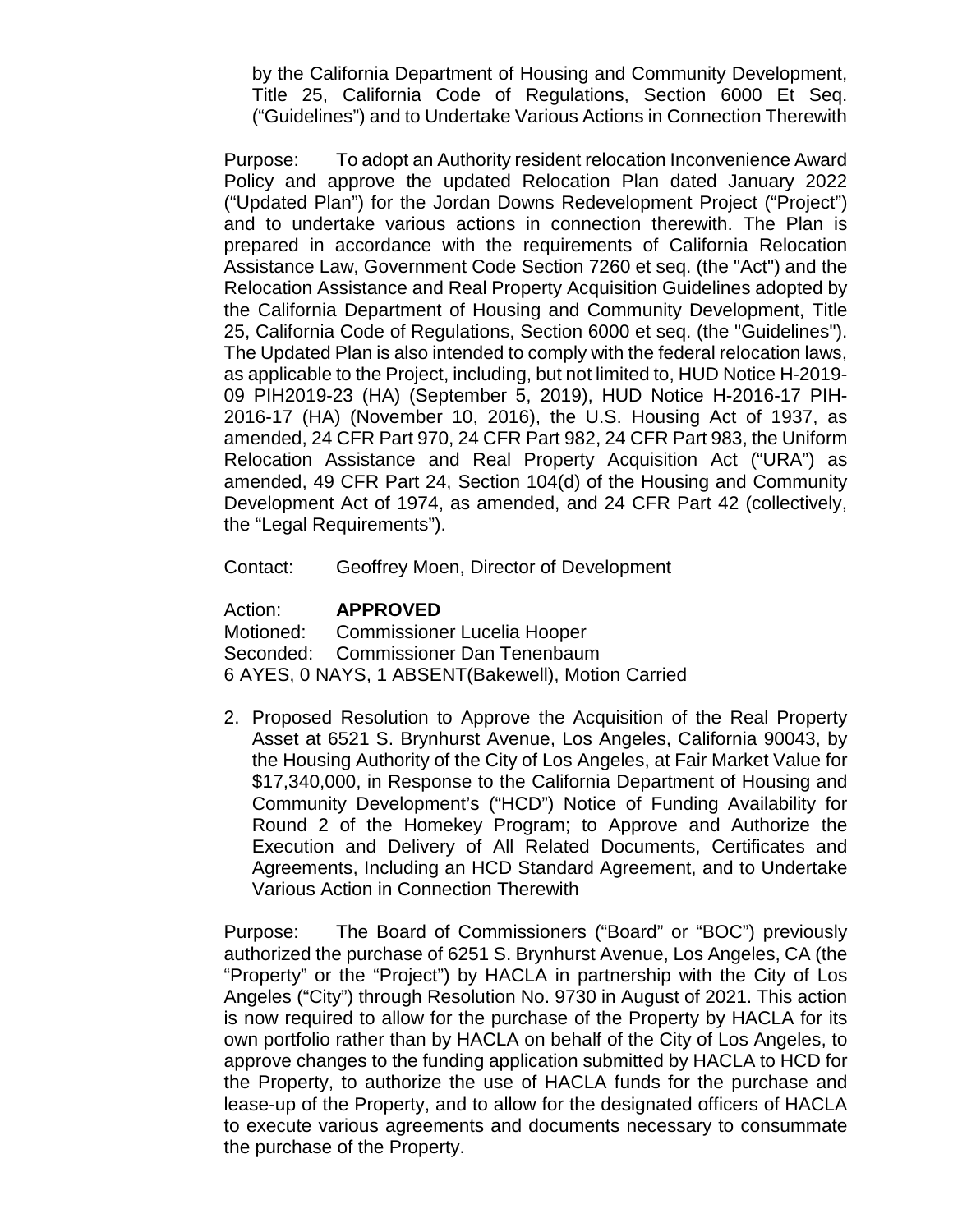Contact: Geoffrey Moen, Director of Development

### Action: **APPROVED**

Motioned: Commissioner Lucelia Hooper Seconded: Commissioner Dan Tenenbaum 6 AYES, 0 NAYS, 1 ABSENT(Bakewell), Motion Carried

3. Proposed Resolution Approving the Acquisition of the Real Property Asset Located at 6001 W. Pico Blvd and 1265 Stearns Drive, Los Angeles, California 90035, for Fair Market Value at a Price of \$31,200,000 in Response to the California Department of Housing and Community Development's ("HCD") Notice of Funding Availability for the Homekey Program in Partnership with the City of Los Angeles; Approving and Authorizing the Execution and Delivery of All Related Documents, Certificates and Agreements, Including a Purchase and Sale Agreement, and HCD Standard Agreement; Making a Determination that this Acquisition is Exempt from Environmental Review Under the California Environmental Quality Act; and the Undertaking of Various Actions in Connection Therewith

Purpose: To allow the Housing Authority of the City of Los Angeles ("HACLA" or "Authority"), in collaboration with the City of Los Angeles ("City") through an executed Professional Services Agreement, to purchase the multifamily property located at 6001 Pico Boulevard and 1265 Stearns Drive (collectively, the "Property") in response to the State of California ("State") Department of Housing and Community Development's ("HCD") Notice of Funding Availability ("2021 NOFA") for the second round of the Homekey Program ("Homekey"). Action is requested at this time in order to allow for HACLA and the City of Los Angeles ("City") to submit a funding application to HCD as quickly as possible in order to access remaining funds available through Homekey. This report provides a detailed explanation of the Property, with an acquisition summary attached hereto as Attachment 3. While HACLA has acted as the lead on behalf of the City in entering into a Letter of Intent to purchase the Property, all financing to close escrow on the Property will be provided by the City through its receipt of the grant funding from the Homekey Program and other City funding. HACLA will fund the deposit for the Property and the costs of due diligence inspections, all of which will be reimbursed at escrow closing by the City.

Contact: Geoffrey Moen, Director of Development

### Action: **APPROVED**

Motioned: Commissioner Lucelia Hooper Seconded: Commissioner Delfino De La Cruz 6 AYES, 0 NAYS, 1 ABSENT(Bakewell), Motion Carried

4. Proposed Resolution Authorizing the Housing Authority of the City of Los Angeles to Declare its Official Intent (The Inducement) to Issue, Solely as Conduit Bond Issuer, One or More Series of Revenue Bonds of the Authority in An Aggregate Principal Amount Not to Exceed \$74.4 Million to Finance and Refinance All or a Portion of the Cost of the Redevelopment, Rehabilitation, Construction, and Equipping of Jordan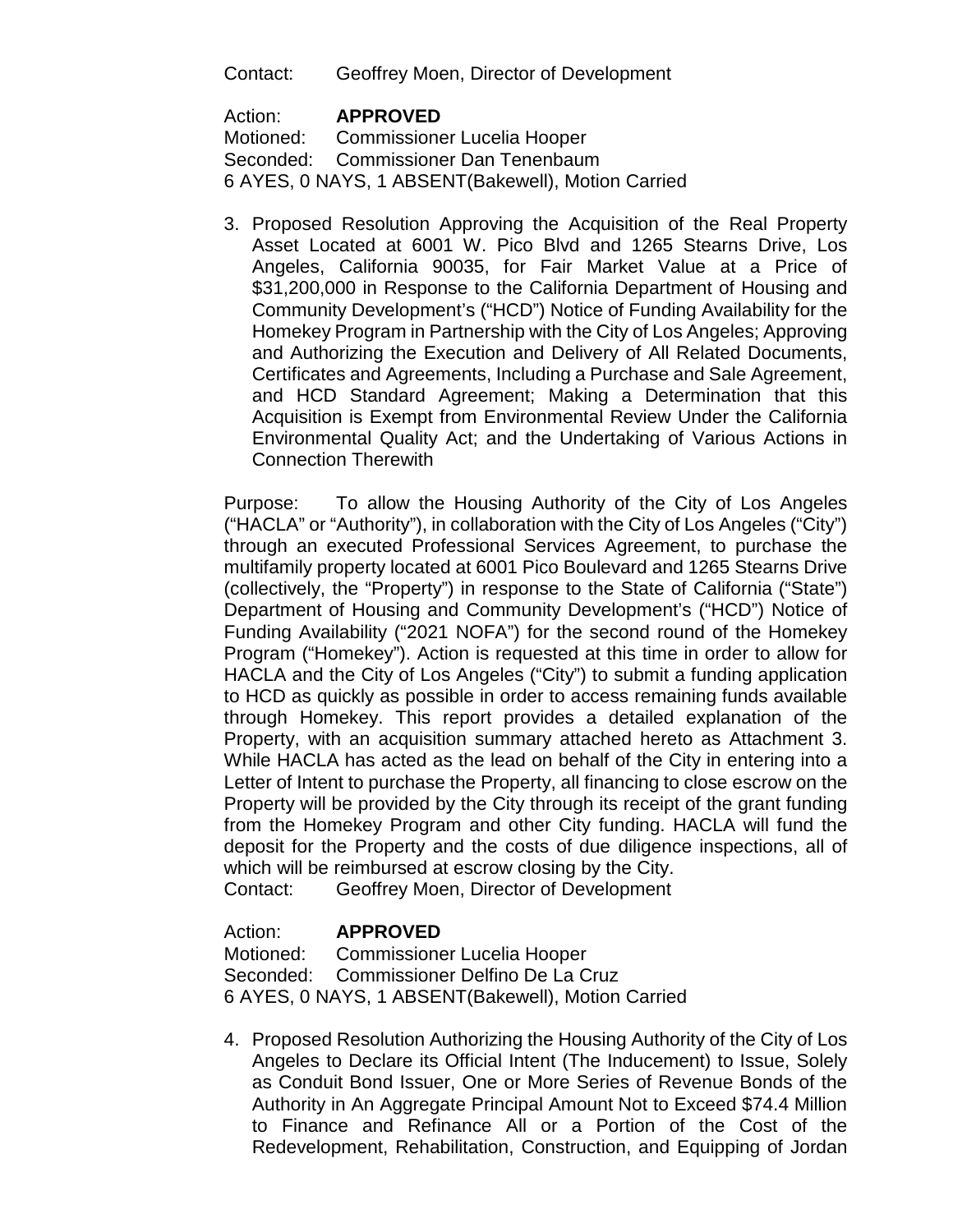Downs Phase H2B, and to Undertake Various Actions in Connection **Therewith** 

Purpose: The purpose of this action is to assist in making low interest rate financing available for the redevelopment and rehabilitation of Jordan Downs Phase H2B (the "Project"). The Housing Authority of the City of Los Angeles ("Authority" or "HACLA") is authorized to use its tax-exempt borrowing status to pass on lower interest rate financing to developers of affordable housing. HACLA would serve in the capacity of a conduit issuer of private activity bonds, notes or other debt to finance the Project, thus HACLA will not be the obligor of the debt. The obligor of the debt will be the owners and/or operators of the Project.

Contact: Geoffrey Moen, Director or Development

Action: **APPROVED** Motioned: Commissioner Dan Tenenbaum Seconded: Commissioner Delfino De La Cruz

6 AYES, 0 NAYS, 1 ABSENT(Bakewell), Motion Carried

5. Section 3 Annual Report

Contact: Howard Baum, Deputy General Counsel

#### *No action required.*

6. Annual Update on the Workforce Development Unit

Contact: Jenny Scanlin, Chief Strategic Development Officer

#### *No action required.*

B. Consent Items

Routine business items are assigned to the consent agenda. These items will be approved by the Board in one motion. A Commissioner may request any consent agenda item be removed, discussed or acted upon separately. Items removed from the consent agenda for separate action will be considered in the "Excluded Consent Items" section below.

1. Proposed Resolution Approving and Adopting the Housing Authority of the City of Los Angeles' Pay Schedules for Calendar Years 2022, 2023 and 2024

Purpose: The purpose of this item is to comply with California Code of Regulations section 570.5, which requires that a public entity's pay schedule be duly approved and adopted by the employer's governing body in accordance with the requirements of applicable public meeting laws. The corresponding Resolution seeks to have the Board of Commissioners approve and adopt the Housing Authority of the City of Los Angeles' ("HACLA") pay schedules for calendar years 2022, 2023 and 2024.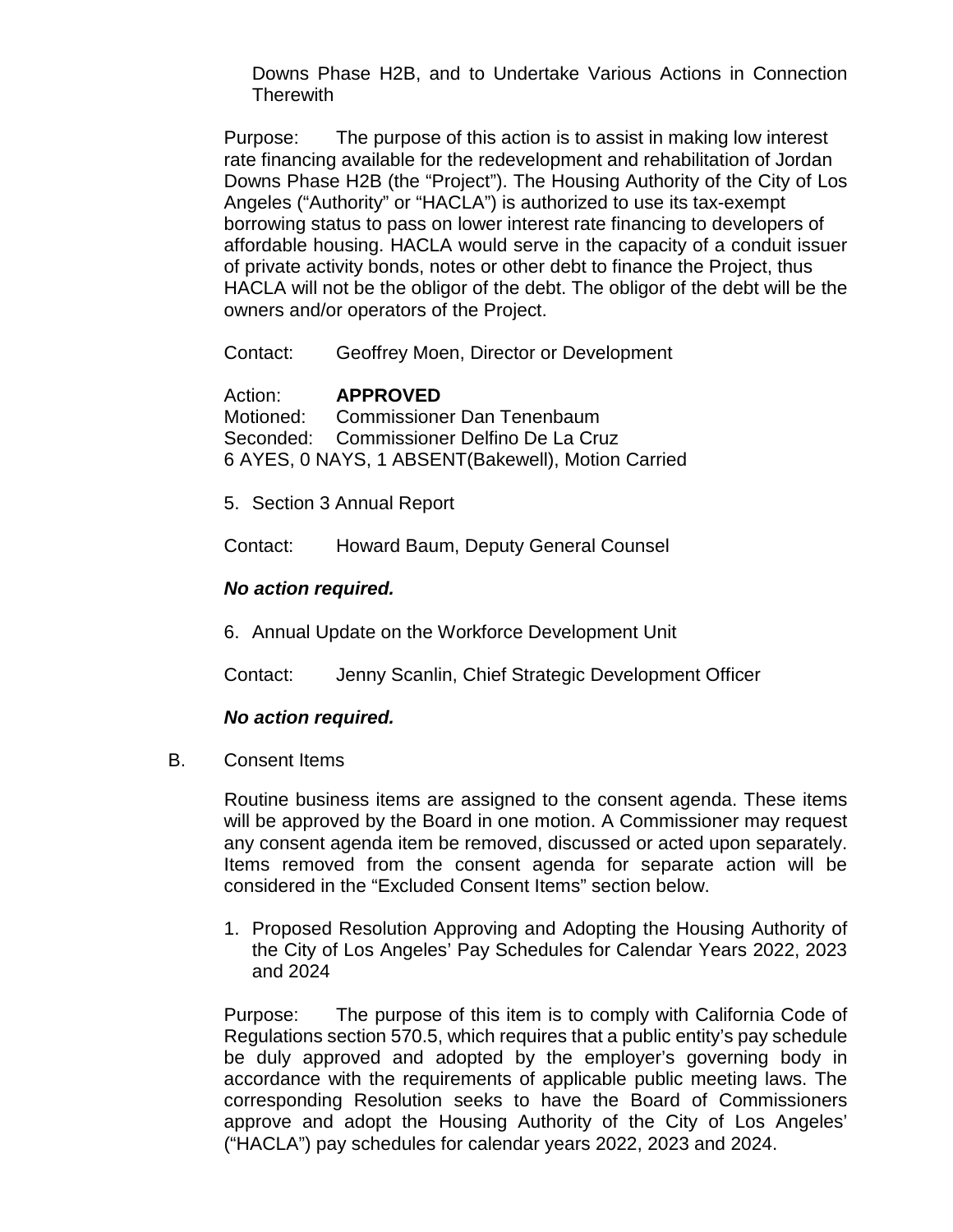Contact: Annie Markarian, Director of Labor and Employee Relations

Action: **APPROVED**<br>Motioned: Commissione Commissioner Lucelia Hooper Seconded: Commissioner Delfino De La Cruz 5 AYES, 0 NAYS, 2 ABSENT(Bakewell, Cadena), Motion Carried

2. Proposed Resolution Authorizing the Reauthorization of One Hundred Forty-Four (144) Section 8 Housing Choice Vouchers for the Permanent Supportive Housing Program Component of the Project-Based Voucher Program to Maximize Applications to the 2021 State of California Department of Housing and Community Development Project Homekey Notice of Funding Availability (NOFA) for Projects, Round 2 or Subsequent Homekey NOFA Rounds, or to Support Projects Previously Awarded Project Homekey Funding

Purpose: To assist in the creation of permanent supportive housing for extremely lowincome and very-low income homeless and chronically homeless, special-needs, disabled individuals, families, transition-age youth (TAY), seniors, and veterans. HACLA proposes to make available additional Project-Based Vouchers (PBVs) to maximize applications to the 2021 State of California Department of Housing and Community Development (HCD) Project Homekey Notice of Funding Availability (NOFA) for projects, Round 2 or subsequent Homekey NOFA rounds, or to support projects previously awarded Project Homekey funding.

Contact: Carlos VanNatter, Director of Section 8

### Action: **APPROVED**

Motioned: Commissioner Lucelia Hooper Seconded: Commissioner Delfino De La Cruz 5 AYES, 0 NAYS, 2 ABSENT(Bakewell, Cadena), Motion Carried

3. Proposed Resolution Authorizing the President and CEO, or Designee, to Execute a Contract with Talx Corporation, Provider of Equifax Verification Services, for an Initial One Year Contract Term Extendable on an Annual Basis for a Total Term of Up to Five Years, for a Total Contract Amount Not to Exceed \$1,050,000 for Employment Income **Verification** 

Purpose: The Housing Authority of the City of Los Angeles ("HACLA") must determine whether an applicant family's income exceeds the applicable income limit as established by the U.S. Department of Housing and Urban Department ("HUD") in the jurisdiction where the family wishes to lease a unit. While the verification hierarchy described in Notice PIH 2018-18 applies to income determinations for applicants, HUD's Enterprise Income Verification (EIV) system is not available for verifying income of applicants, thereby requiring HACLA to utilize non-HUD systems. Additionally, the Watts/LA WorkSource Center is required by its grantors to verify income information for all active or placed clients twice a year.